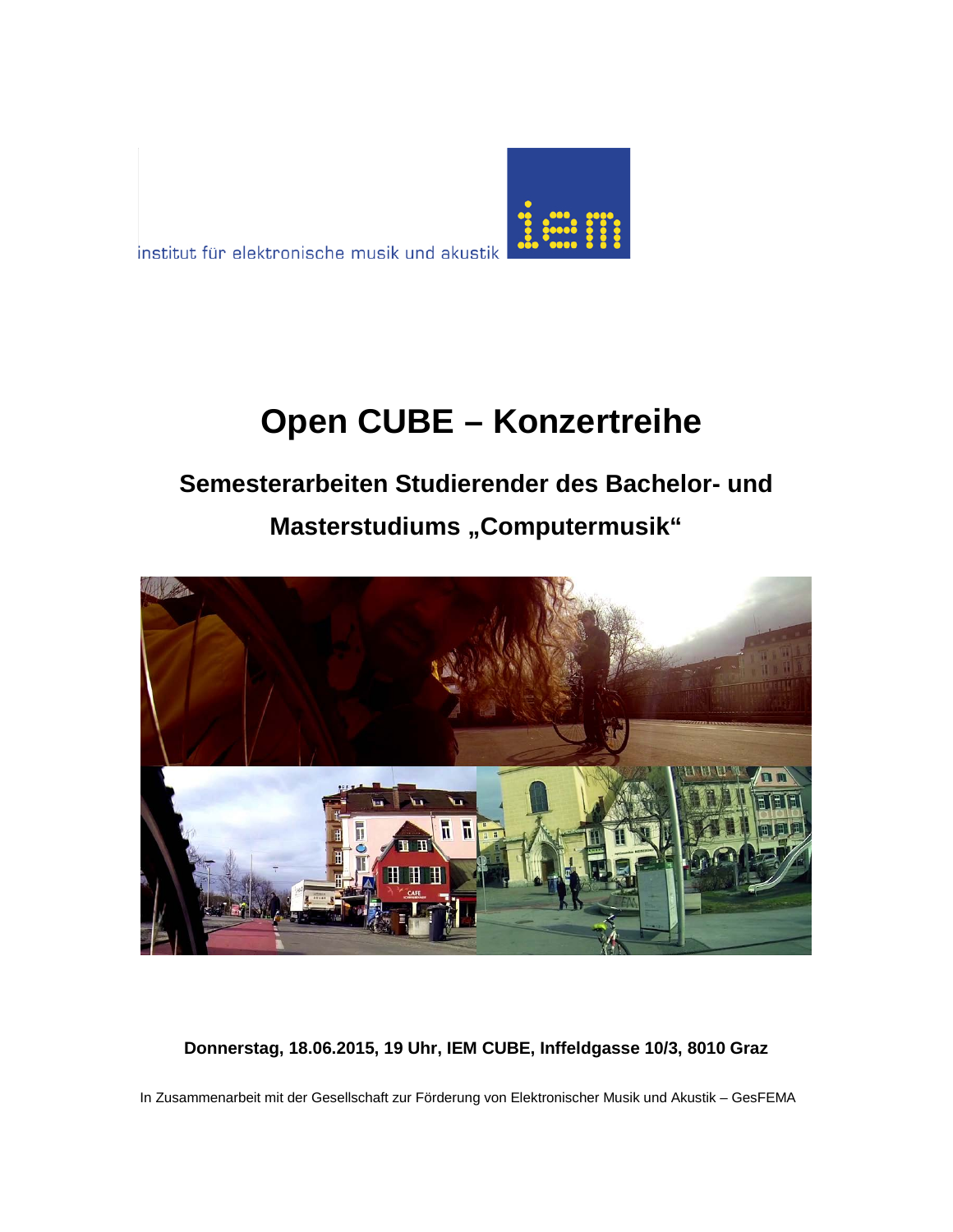## **Programm:**

#### **Andreas Trenkwalder –** *ohne Titel*

Oktophone fixed-media Komposition

#### **Davide Gagliardi –** *Vòlere*

Für Klavier und Live-Elektronik

From latin *volvo volvis, volvĕre* (literally *to turn*) could be translate as to revolve around, to experience, to expound (*drehen, ablaufen/tropfen, erwägen*). This piece is the first of a series of compositions directed towards an interaction paradigm in which computer and human actions react live to the sounds produced by the combination of themselves. A feedback system used as an interactive process and as sound machine. The piano acts here as the medium between the two sources, as a table in which all the tools are shown and used, and of course as the main sound source.

#### **Alexander Guza –** *Elektroakustische Illustration*

Oktophone fixed-media Komposition

Ein dreisätziges Werk in dem ich verschiedene Arbeitsmethoden und Ansätze angewendet habe, die im Laufe des Semesters behandelt wurden: Noise, Additive Synthese und konkrete Aufnahmen.

#### **Kosmas Giannoutakis –** *Contraction Point*

Game-piece for piano and feedback system

The adaptive listening virtuosity of the pianist will enable him to contract the feedback system towards a possible point, where space, time and timbre merge.

#### **\* \* \* UMBAUPAUSE \* \* \***